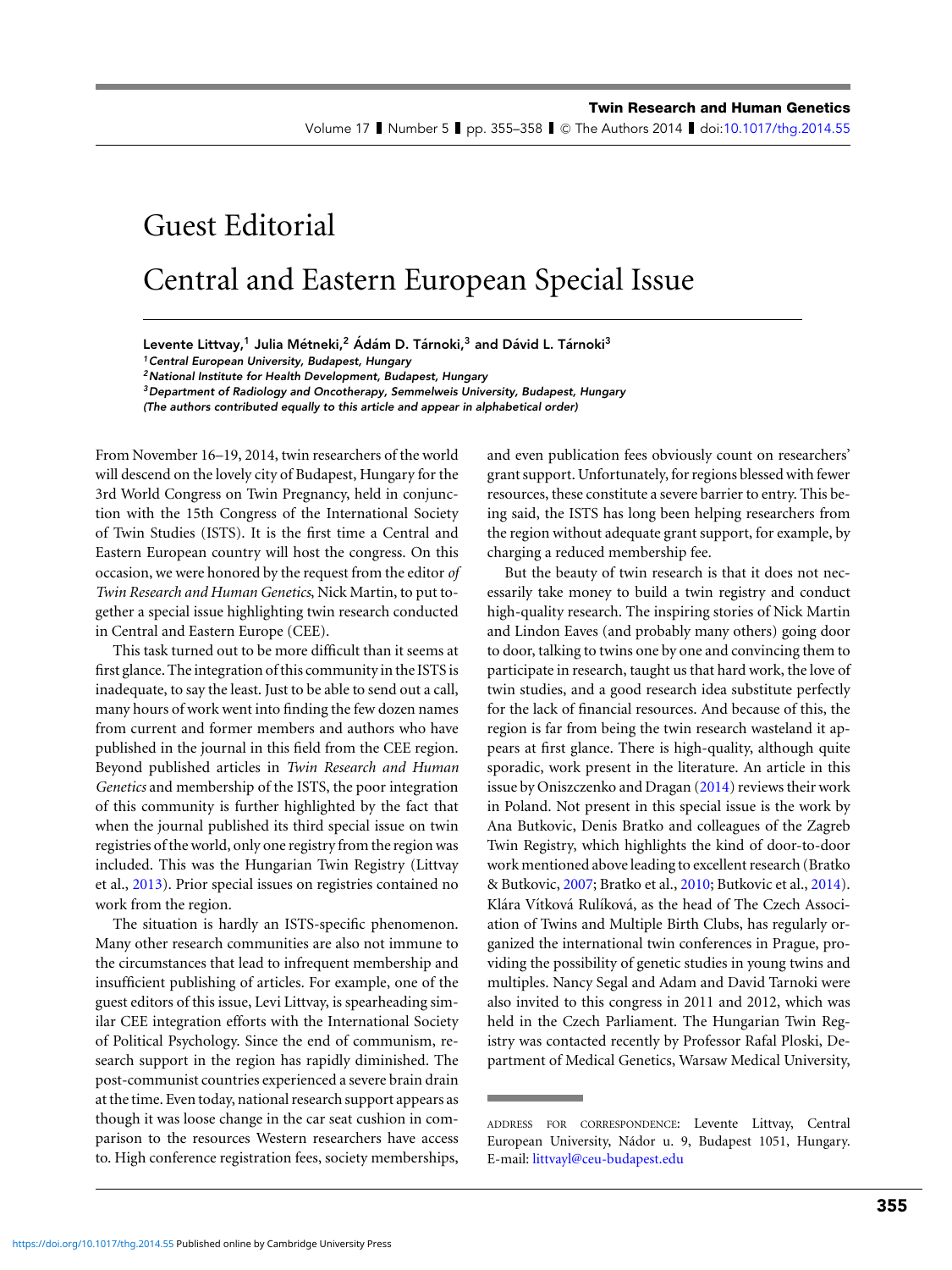<span id="page-1-0"></span>

## **Central and Eastern Europe**

## FIGURE 1

Distribution of twin registries, clubs/associations, and published twin studies in Central Eastern Europe.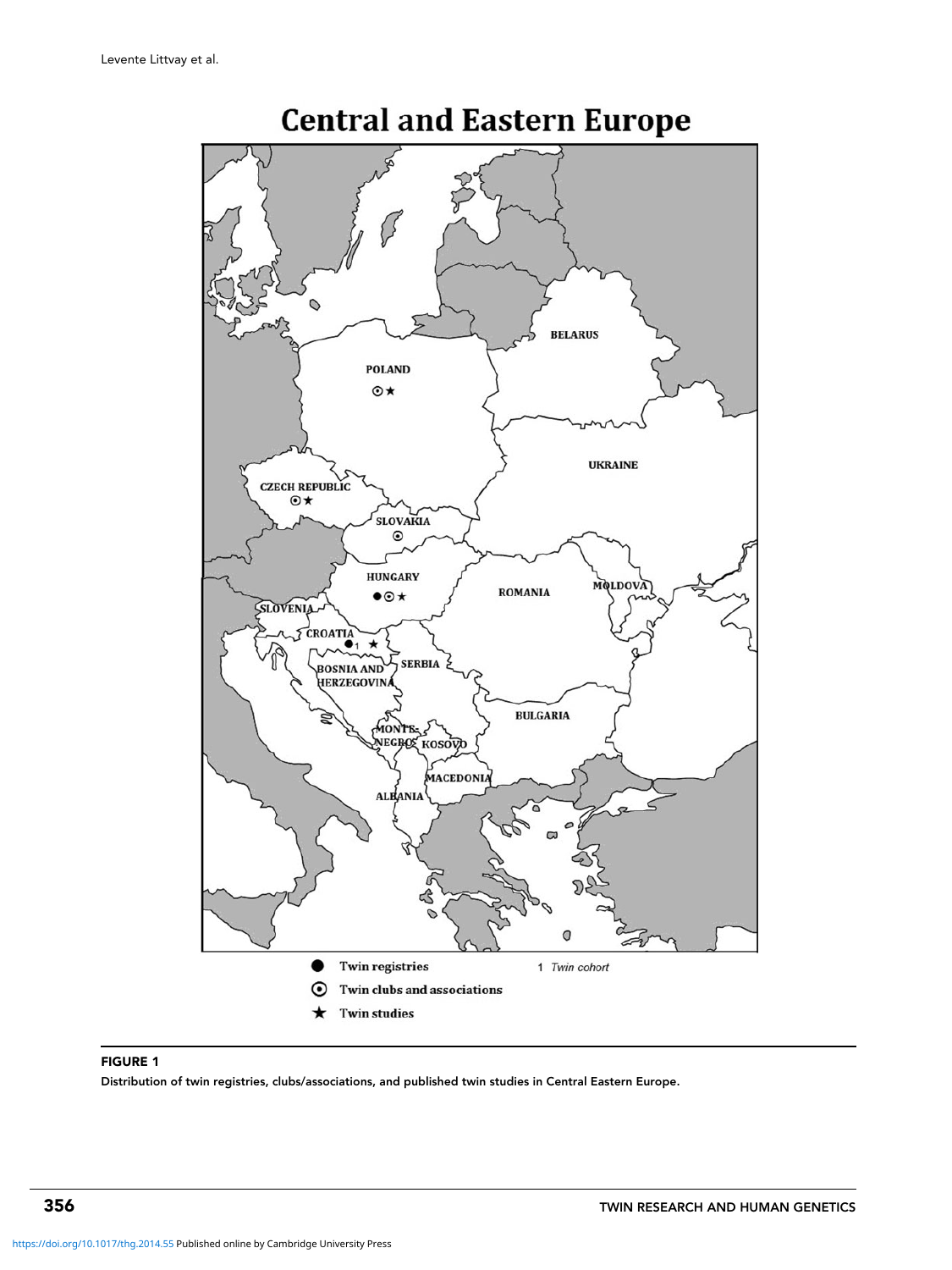<span id="page-2-0"></span>Poland, about starting a project on whole genome/exome sequencing and genomewide methylation analyses in pairs of monozygotic twins discordant for chronic diseases which may have a genetic basis.

We also conducted a search for twin registries, associations and publications in this region; however, only some small twin and multiple associations, mainly for youth (such as the Czech one), were found [\(Figure 1\)](#page-1-0).

There is a twin club consisting of young twin pairs in Kosice, Slovakia [\(www.dvojcata.kat.cz\)](http://www.dvojcata.kat.cz), but there is no twin registry in the country; as mentioned above, this is similar to the Czech Republic. However, more twin clubs have been identified in cities such as Prague, Ostrava, and Plzen [\(www.dvojcata.org,](http://www.dvojcata.org) [www.dvojcata-asociace.cz,](http://www.dvojcata-asociace.cz) [www.dvojcata.net/klub-dvojcat,](http://www.dvojcata.net/klub-dvojcat) [www.dvojcata-ostrava.](http://www.dvojcata-ostrava.webnode.cz) [webnode.cz,](http://www.dvojcata-ostrava.webnode.cz) [www.dvojcata-plzen.bluefile.cz\)](http://www.dvojcata-plzen.bluefile.cz). In Poland, there have been some sporadic research articles on twins (Jedrusik et al., [2004;](#page-3-0) Kempińska, [2006;](#page-3-0) Oniszczenko & Jakubowska, [2005\)](#page-3-0), and a twins' festival has been organized in Szczecin since 1997, though it is not held on a regular basis. As discussed above, there is a Zagreb twin cohort in Croatia. In addition, a twin festival was organized in Omis in 2007 and 2008. There have been no further twin research/gathering activities identified in other CEE countries. An interesting article was published recently about a small village of only 4,000 people, not far from the borders of Hungary, Slovakia, and Romania, called Velikaya Kopanya, where 58 twin pairs live. Ukranian scientists have explored whether the effect of the local drinking water can influence the high rate of twins, or whether the genetic isolation might be responsible for the phenomenon (Merkusheva, [2010\)](#page-3-0). Needless to say, the list of twin organizations is far from complete.

When reigniting twin studies in Hungary in the mid-2000s, we were incredibly lucky to build on a strong foundation established by Júlia Métneki and Andrew Czeizel (Czeizel et al., 1979; 1994; Métneki & Czeizel, [1987;](#page-3-0) Métneki et al., [1984\)](#page-3-0). While the registry of twin and multiple births faded shortly after the end of communism, the volunteer registries were easy to revive and grow through recruitment at twin meet-ups and media coverage of our scientific research. When we started in 2006, we were already able to publish research in abstract books or in low impact topical medical journals (Jermendy et al., [2011a;](#page-3-0) [2011b;](#page-3-0) Tarnoki et al., [2007;](#page-3-0) [2010;](#page-3-0) [2011\)](#page-3-0). Today, we are able to publish articles in mid-to-higher-level journals, clearly highlighting the benefits of investments of CEE twin research (Molnár et al., [2013;](#page-3-0) Tarnoki et al., [2012;](#page-3-0) [2013\)](#page-3-0). Of note, collaboration with other twin registries and researchers, such as the Italian Twin Registry (thanks to the continuous support of the head, Professor Maria Antonietta Stazi, and her colleagues) and Professor Kirsi Pietiläinen from the University of Helsinki, Finland, has made our work smoother. While the Hungarian registry is small (650 twin pairs or multiplets, 50% MZ, 50% DZ, 14 triplets, two quadruplet, 70%

female, mean age  $34 \pm 22$  years), it is constantly growing. In our 2013 introduction of the registry, these numbers were: 310 adult twin pairs or multiplets (65% MZ, 35% DZ, six triplets, one quadruplet, 70% female, mean age 44  $\pm$  16 years; Littvay et al., [2013\)](#page-3-0). We counter the limitation of small samples by conducting, for example, radiological research or studies on rare diseases or special devices where small sample sizes are common. Our studies are underpowered and the results show only broad notions of heritability and environmental impact (with very wide confidence intervals); they are also novel and innovative, offering a first insight into the world of heritability for fields that may have thought little about the question. The number of researchers who want to collaborate with us are growing by the day as well, despite early warnings by some peers that this twin research will probably not yield a single impact factor, suggesting we (Adam and David Tarnoki) should look elsewhere if we ever want to receive a PhD.

Undeterred, today we are honored to be helping with the organization of the first Twins Congress in the region and, along with the abstracts of the conference, presenting a diverse set of articles on twin research from CEE and Hungary. First, Pári ([2014\)](#page-3-0) presents a historical and demographic overview of twin births in Hungary, followed by Kosinska-Kaczynska et al.'s [\(2014\)](#page-3-0) Polish multicentric study on late prematurity in twins. Next is Hegedűs et al.'s ([2014\)](#page-3-0) sociological assessment of what advantages being a twin brings, followed by Molnár et al.'s ([2014\)](#page-3-0) case study of multiple valve disease found in triplets. Finally, Oniszczenko and Dragan's [\(2014\)](#page-3-0) review of twin research in Poland is followed by an original article by Toth et al. [\(2014\)](#page-3-0), assessing the genetic covariance between central corneal thickness and anterior chamber volume. The special issue is concluded by Vlckova et al.'s [\(2014\)](#page-3-0) gene expression study highlighting that the most modern forms of twin research are present in the region and conducted to the highest standards.

## References

- Bratko, D., & Butkovic, A. (2007). Stability of genetic and environmental effects from adolescence to young adulthood: Results of Croatian longitudinal twin study of personality. *Twin Research and Human Genetics*, *10*, 151–157.
- Bratko, D., Butkovic, A., & Chamorro-Premuzic, T. (2010). The genetics of general knowledge: A twin study from Croatia. *Personality and Individual Differences*, *48*, 403–407.
- Butkovic, A., Vukasovic, T., & Bratko, D. (2014). Sleep duration and personality in Croatian twins. *Journal of Sleep Research*, *23*, 153–158.
- Czeizel, A. E., Métneki, J., & Dudás, I. (1994). Higher rate of multiple births after pericoceptional vitamin supplementation. *New England Journal of Medicine*, *23*, 1687–1688.
- Czeizel, E., Pazonyi, I., Metneki, J., & Tomka, M. (1979). The ´ first five years of the Budapest Twin Register. *Acta Geneticae Medicae et Gemellologiae*, *28*, 73–76.